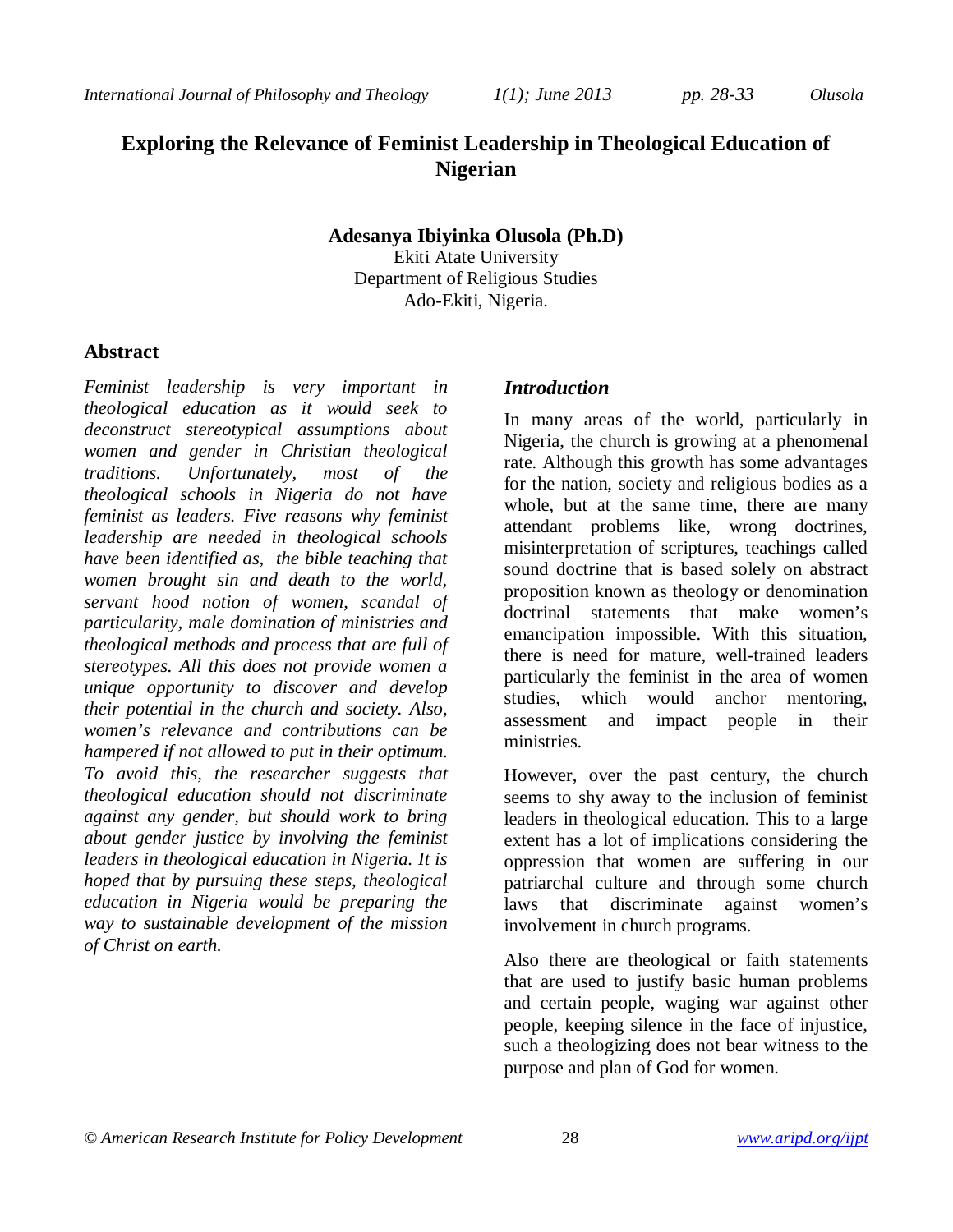*International Journal of Philosophy and Theology 1(1); June 2013 pp. 28-33 Olusola*

The burden of this paper therefore is to adduce evidence, as far as it is possible for the need to explore the leadership relevance of feminist in theological education. Be that as it may, the paper will take a look at the basic contributions of feminist in biblical studies. But then, there is need for further clarifications of what we mean by feminist leadership and theological education. This will be considered below

## *Conceptual Framework*

In order to understand the relevance of feminist leadership in theological education, it is important to understand the concept of feminist leadership and theological education. As rightly observed by Tracy Barton, leadership from a feminist standpoint is informed by the power of feminist lens which enables the feminist leader to identify injustices and oppression and inspires her to facilitate the development of more inclusive holistic communities. He further notes that, feminist leaders are motivate by fairness, injustice and equity and strive to keep issues of gender, race social class, sexual orientation, and ability at the forefront.  $\frac{1}{1}$  Dawn Ontario in her own view notes that, feminist leadership is women and women's organizations sharing power, authority and decision making in our common pursuit of social, legal, political, economic and cultural equality.<sup>2</sup>

Flora Crater provides an interesting definition. She says, leadership as a function of growth, is also then, the process of building confidence, not only so that others will attempt leadership themselves… it is especially a form of stewardship.<sup>3</sup> Also, Admira Toolkit says, feminist leadership is oriented to different arrangement of the human order, re-distribution of power and re-distribution of responsibilities, fighting societal inequalities, changing economic and social structures, beginning in the transformation of psychic structures, bridging personal freedom with collective freedom, aiming at cooperation instead of competition.<sup>4</sup>

Put succinctly, feminist leadership would be something like this:

Women with a feminist perspective and vision of

Social justice, individually and collectively Transforming themselves to use their power, Resources and skills in non- oppressive, inclusive Structures and process to mobilize othersespecially Other women – around a shared agenda, of social, Cultural, economic and political transformation of Equality and the realization of human rights for all.<sup>5</sup>

Meanwhile, theological education has been defined as the task to motivate, equip and enable the people of God to develop their gifts and offer their lives in meaningful service. It has been affirmed as theological in the term that it involves people in commitment and ministry, a commitment to the study of God in the sense of God's revelation in the life of Jesus Christ and God's continuous working through the Holy spirit.<sup>6</sup>

Relating the two concepts, it is sufficed to say that they seem to have something in common. Theological education is very interesting because it focus in learning historical facts and this is done by analyzing and reconstructing history, rather than accepting biblical tradition testimonial without suspicion. It also seeks to re-examine the scripture and the written tradition by discovering their endocentric elements. Feminist leaders or theologians on the other hand believe that theology has not taken into account the experiences of both men and women.

So feminist leader or theologians have undertaking the task of rethinking traditional theological notions from the perspectives of women's explained above.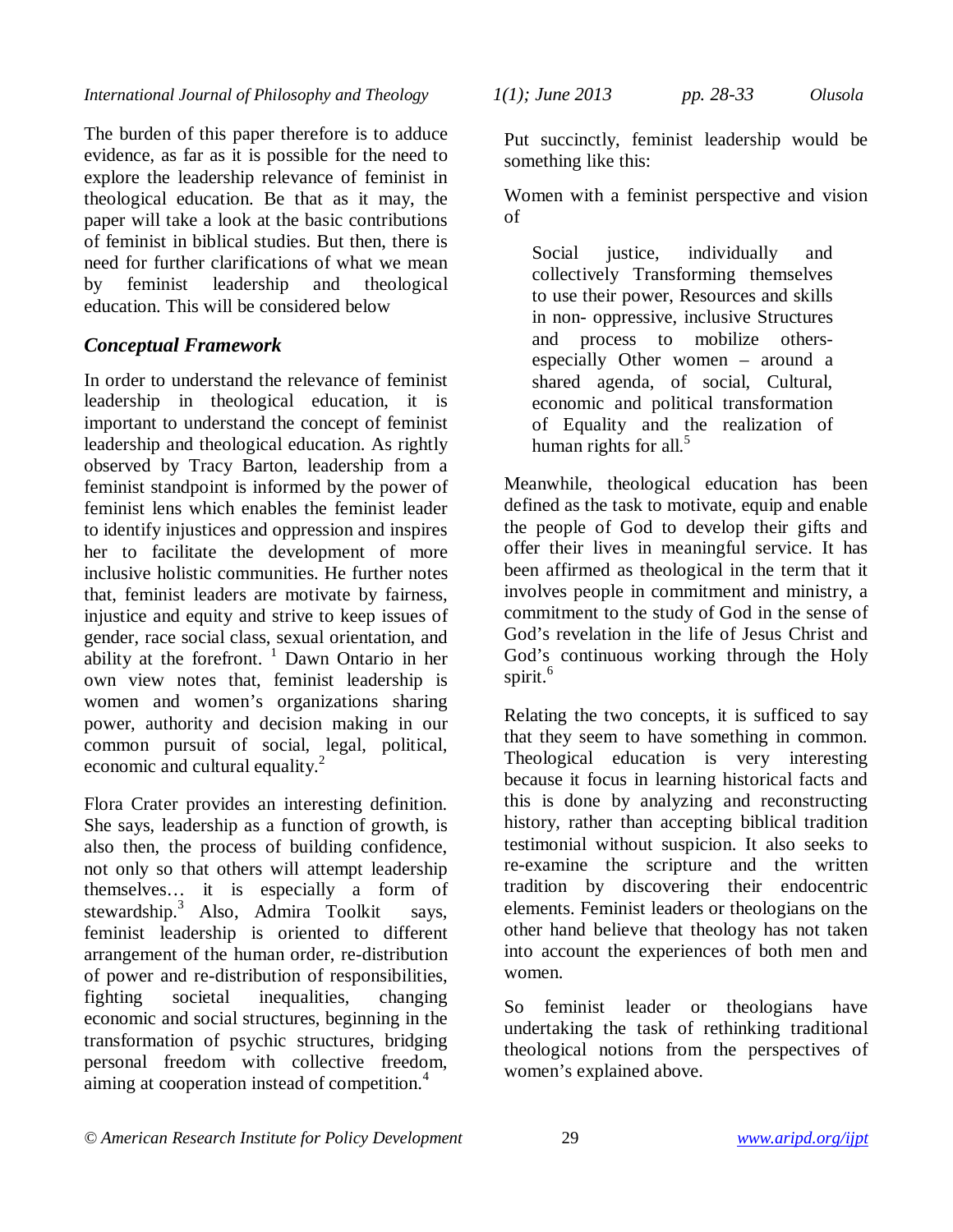Theological education is to analyze and reconstruct history. Particularly, when it has to do with issues about women that are negative in the Bible. This seems not to be so as our theological education are male-dominated. The task of re-working oppressive elements in biblical traditions is not undertaken by male who are mainly teachers of our seminaries and theological schools.

## *Reasons for Concern*

First, the memory begins with the Old Testament story of Adam and Eve; the Bible teaches that women brought sin and death to the world.<sup>8</sup> in church traditions, sin has been interpreted not only individualistically but also associated with sex and women. Women and other groups often begin with an attitude toward the accepted roles of their culture which may be characterized as the happy slaves. Here a woman sees herself as fulfilled in the accepted roles of mother, secretary, servant and sex symbol. A forthright rejection of such misogamy, including the interpretation of the Adam and Eve story which from this perspective can be seen in many feminist writers, for instance, Mary daily writes:

In the mentality of the fathers woman and sexuality were identified. Their horror of sex was also a horror woman. There is no evidence that they realized the projected mechanisms involved in this misogynistic attitude. In fact, male quilt feelings over sex and hypersusceptibility to sexual stimulation and suggestion were transformed to the other quality  $sex^9$ .

The second cause for concern is the aspect of incarnation called scandal of particularity" by G. Kittel.<sup>10</sup> According to him, the scandal is not seen by most women in Jesus Jewishness, but most importantly in his maleness. $11$ 

*International Journal of Philosophy and Theology 1(1); June 2013 pp. 28-33 Olusola*

Although Christian women can see in Jesus a unique revelation of true personhood, one who helped both men and women to understand their own personhood.<sup>12</sup> The life of Jesus displays characteristics of love, compassion and caring often considered to be cultural characteristics of women. In his own life he was a 'feminist' in the sense that he considered men and women equal, equal in their need to be helped and equal in their need to be pointed toward the new future of God's kingdom ( Luke 10 : 38-42, John 4: 7- 30). However, the most important affirmation that the feminist are concern about is that they want women to be accepted as subjects and persons, within whom biological differentiation is a secondary aspect.

The third related problem is the language of servant hood or subordination being used for women. Women and the modern society do not like the idea of servant hood because they see it as an expression of their own powerlessness.

Too long they have been the servants of men. Besides, in the past church women's groups' organization have had to settle for the supportive and listening role in matters of theological, social research and leadership in social structures have dictated the subordinate roles which women were allowed to play, and the church male hierarchies have claimed divine sanction for these roles. So debased in its common usage that men and women alike often think of it only as referring to a 'Band Aid' type's assistance. What we are saying in essence is that, now it is time for women to play the listening role of Mary, listening to Jesus and acting out the gospel of freedom, rather than remaining in the church kitchen with Martha (Luke 10:38-42).

My understanding of the above is that, for Christian women in this situation, doing theology is not just an added luxury after developing expertise in other discipline. Doing theology is itself an act of freedom.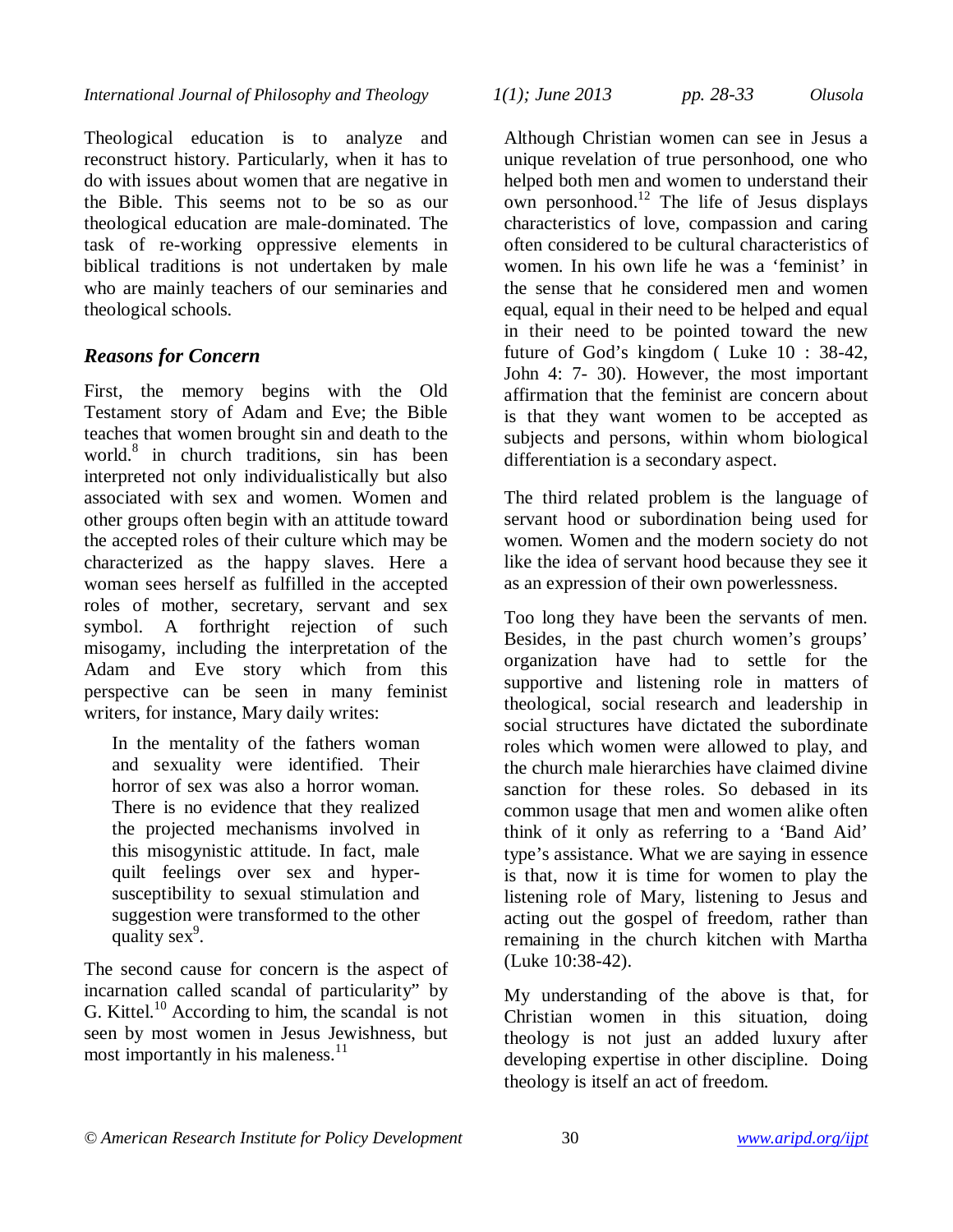It is a critical means of searching out the right questions about the Bible and ecclesial tradition, about God and faith. Instead of accepting a certain text delivered from the father's, serious questions must be raised in order to try to discern what it means to be real life children of God.

The fourth problem, which has become very prominent in recent time, is that of theological methods and processes are full of stereotypes. In other words, there are standardized mental images that are based on prejudicial attitudes or lack of critical judgment. An example of such beliefs would be stereotypes of women as weak, passive, irrational and men as strong, active and rational. Stereotypes of such as these are used to support claims – in theology and in the church as well – that women are inferior to men and thus legitimatized relations of male domination and female subordination $14$ .

Lastly, theological education is still under the umbrella or the influence of some conservative clerical movement. African women who are in theological education are well aware of the reluctance on the part of some churches (Anglican communion, Methodist, Roman Catholic to mention but few) to send some women for theological training. For instance Isabel Apawo showed in her paper, that she was part of the Theological institutions in Indonesia where it was highlighted that there is male domination of the theological curriculum, staff and student members and something must be done to redress the situation. She further observed that, most theological institutions in Africa follow a curriculum that reject the Old European list of classical religion and theological courses Also, most of those courses are taught by male professors and unfortunately very often they end up as a course exclusively for a few women student $^{15}$ .

[

*International Journal of Philosophy and Theology 1(1); June 2013 pp. 28-33 Olusola*

These five causes for concern – sin and death associated with women scandal of particularity, servant hood, stereotypes and domination of ministries by men of are integrally related to one another and together constitute a single 'interlocking global crisis for women.' the question is have feminist leadership anything special or relevant to offer theological education. The answer is in the affirmative, yes. This will be considered we after the other below.

## *Relevance of Feminist Leadership*

Although, some feminist believes in the reinterpretation and reconstruction of scriptures and choose to work within existing denominations, others prefer to create their own empowering religious texts and organizations. However, as a matter of emphasis the African feminist particularly in Nigerian did not see possibility in the reconstruction of biblical text as this cannot change the patriarchal teachings and ideas in our society. Rather, it is their priorities were to identify women in theological institutions and work towards creating theology that seeks the liberation of women from oppression and discrimination<sup>16</sup>.

Then, if the above is the case, it could be said that theological education can be enriched if feminist leadership in Nigeria is employed. Feminist leadership means the ability to influence agendas even without the formal power or authority to do so. They can make contributions to the unfinished dimension of theology. Feminist leaders will add to the understanding of the Christian growth, not to replace the other insights that have been contributed in the past. This is very important to a Christian church that has been dominated by white western male perspectives of God. Women would add their small piece of experience about the way God is known to them, so that theology becomes more wholistic and comprehensive. Feminist leadership is grounded in mutuality and equality not in hierarchy.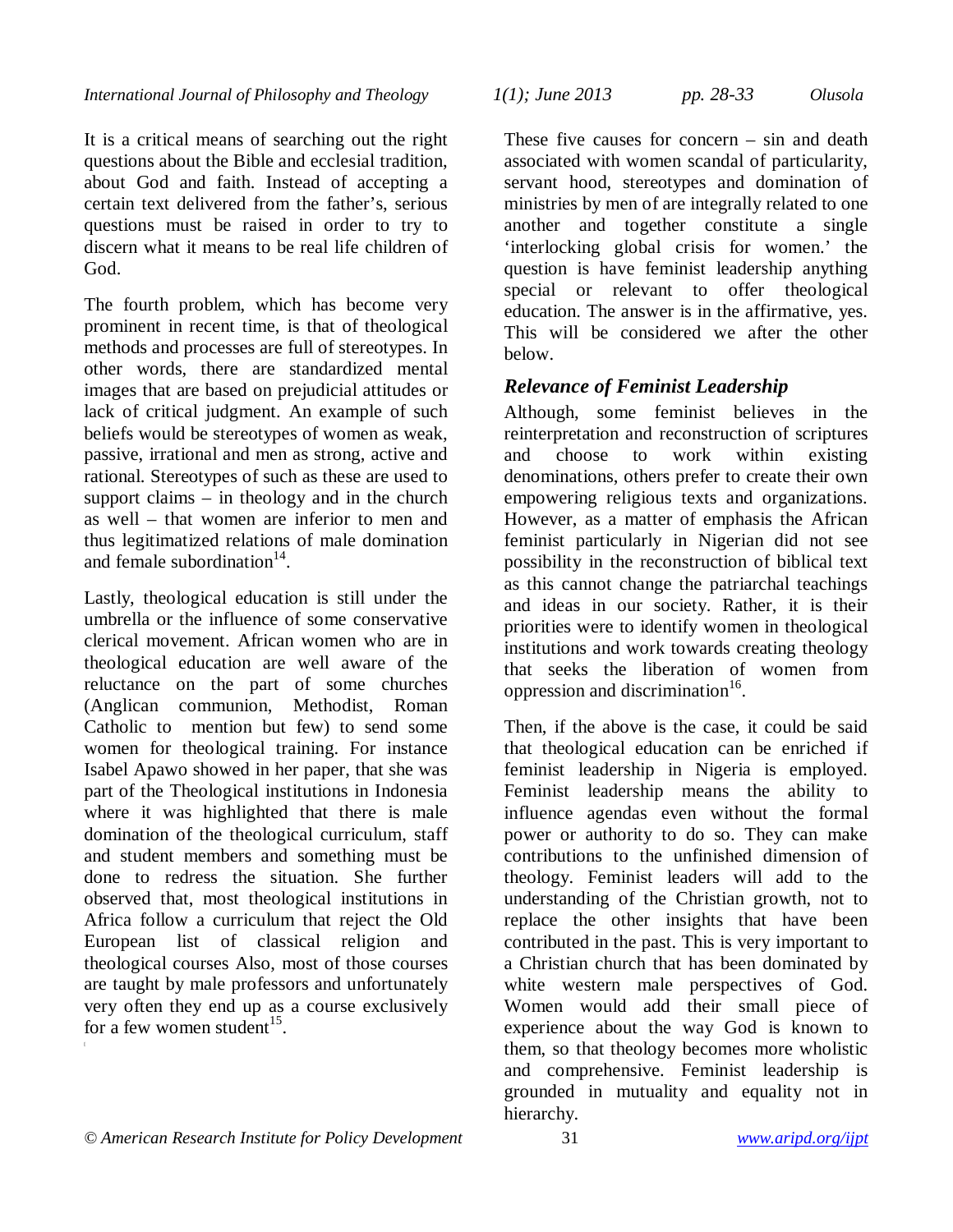They would promote the teaching of gender issues in the theological curriculum. This means making gender as a concept in theological analysis. A gender approach to theology refers to exposing the injustices that exist in the church, culture and the Bible in the relationship between men and women. It acknowledges that human beings construct culture, therefore cultural practices in the Bible should not be confused with the will of God. Feminist leadership is a group centered not authorityfigure centered. They will work with theological institutions to promote the employment African women as lecturers of theological disciplines in permanent positions.

Feminist leaders are generally sensitive to people's needs and to emerging situation. They will play advocacy role for the provision of good accommodation that is conducive to the process of learning for female theological students. They will also play advocacy role by connecting African women with funding agencies, who are interested in promoting the theological education of African women. Also, there presence would afford them the opportunity of encouraging many women to enroll in theological schools.

Lastly feminist leadership is visionary. It aims at empowerment and liberation, not only for the feminist themselves but also for others knowing what is it like to be oppressed, exploited and discriminated. Feminist women generally feel deeply for those who are in such a situation and would work so that no one is in such situation any longer. Hence they will encourage more production of theological literature on gender for the academic use of theological institutions. This in a way will be done in such a way to enhance total human developments. The challenge of feminist leaders is to enable members to be equipped as leaders in their own right, hence the possibility is there that they will clamor for the increase in the way God is known to all, so that theology become more understandable.

### *Conclusion*

There is a great need for more feminist leaders in our contemporary society and theological schools, who will throw more light to issues affecting women. Their motivation will be thoroughly Christian- a vision of the God who cares about justice, compassion, honesty freedom in society, and a vision of humanity. It would be God and love for their fellow women. They will make no attempt to conceal the truth. and all the time, their target will be the shaping of public opinion about women.

Addressing the need for a balanced theological education of all people, Isabel had written:

If indeed the church acknowledges that God gives gifts to both men and women for the common good of the church, then it needs to transform itself to support theological education of both men and women. This requires the realization that according to the signs of our times, theological education should no longer be seen as training of soldiers of Christ to wade off heresy, but servants of Christ willing to build a community of men and women $17$ 

A Loades concluded that feminist theologians needs to position itself as it were, within the open space, of empty tomb and the open road to Galilee to experience and proclaim divine and life enhancing power $18$ . When the above ideas begin to trickle down into the minds of ordinary in our churches, the cry for feminist leadership in theological education may last. Therefore, for the Nigerian church to be strong, it is recommended that theological education must be a necessary part of its mission. This is because; it is the best way to prepare natural leaders for the church, which will help women to see her place in God's redemptive plan.